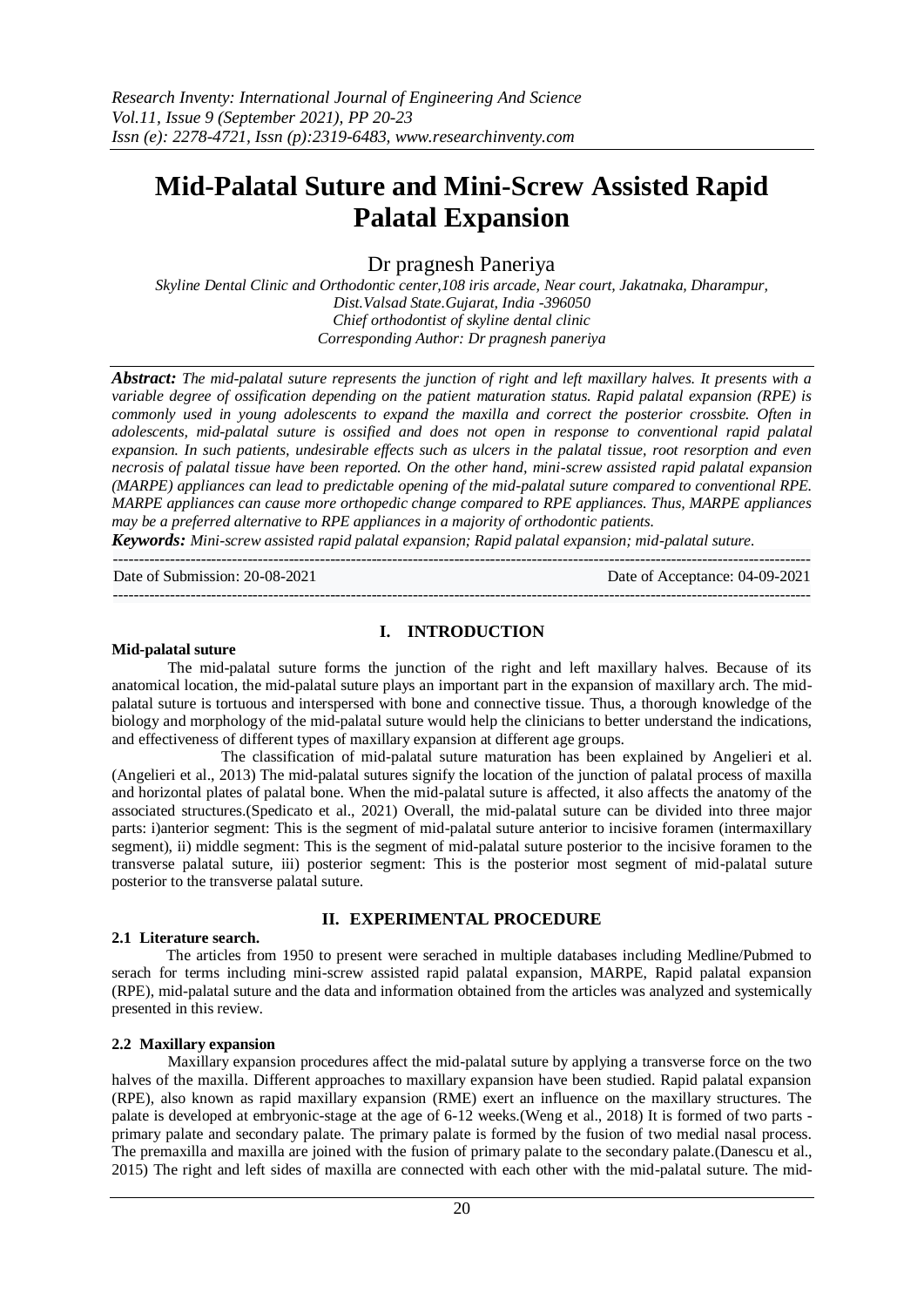palatal suture responds to the application of force by remodeling. Thus, it is obvious that the mid-palatal suture will be affected by orthodontic and orthopedic forces such as rapid palatal expansion (RPE) and mini-screw assisted rapid palatal expansion (MARPE). Because of the fusion of mid-palatal suture, the maxillary expansion obtained with arch-wires and aligners is mainly dental and such appliances with a jack-screw such as RPE and MARPE are required for skeletal expansion.(Mehta et al., 2021, a)

#### **2.3 Conventional rapid palatal expansion**

Rapid palatal Expansion was first developed by Emerson Angell in 1860.(Angell, 1860) It was later popularized by Dr Andrew Hass in 1961 in the United States.(Hass, 2006) The technique used for rapid palatal expansion has been considered safe for the transverse expansion of maxillary arch to relive the posterior crossbite. This allows the clinicians to achieve harmony in the balance of buccal overjet between maxillary and mandibular teeth. The reason, this technique is known as rapid palatal expansion is because of the short duration of time, in which it corrects the maxillary deficiency.(Korkhaus et al., 2008) In the technique of rapid palatal expansion, an expansion jack screw is connected to the molars and premolar teeth and thus, it is known as toothanchored expansion appliance.

The rapid palatal expansion appliance, whether with a palatal acrylic covering or without any acrylic covering, applies forces on the anchored teeth from the palatal side. This leads to a reduction in the blood-flow on the periodontal structures on the buccal side of teeth, which results in the development of hyalinzed areas. (Haas, 2006) With an increased opening of the expansion screw, the transverse force keeps on building up on the teeth. Thus, bone modeling occurs in the surrounding areas with bone resorption and bone deposition and eventually the mid-palatal suture opens to the force.

When the mid-palatal suture opens and the expansion is started, the maxillary central incisors move away from each other resulting in the appearance of a mid-line diastema. In many cases, the expansion appliance is allowed to be stabilized for 3 months. In some cases, it is allowed to be stabilized for 6 months.( Mehta et al., 2021, b) This period of stabilization entails no further expansion of the screw and allowing the bone to be formed in the region of mid-palatal suture

#### **2.4 Undesirable effects of conventional rapid palatal expansion**

There are certain undesirable effects of rapid palatal expansion such as discomfort in the incisor-region and the nasal-suture region. It may also result in ulcers on the palatal tissue, or even necrosis in extreme cases. Right after the expansion, the mid-palatal suture area may show some signs of swelling. In certain cases, the rapid palatal expansion is unsuccessful, meaning that the mid-palatal suture does not open and the maxillary segments do not move apart. In such cases, ischemic regions may be observed in the palatal tissue. Silva et al. showed that this tends to occur more commonly in the RPE appliances with an acrylic covering on the palate.(Silva et al., 1989) Some reports have also shown the anchor teeth to experience root resorption.(Odenrick et al., 1982)

In such cases when RPE does not show evidence of adequate expansion, surgical intervention may be required to achieve the maxillary expansion known as surgically assisted rapid palatal expansion (SARPE). However, there are disadvantages with SARPE procedure such as additional surgical intervention, epistaxis, local anesthesia, patient discomfort.(Smeets et al., 2020) Thus, SARPE is not a very popular option for maxillary expansion.

### 2.5 **Mini-screw Assisted Rapid Palatal Expansion**

Thus, to overcome these challenges with rapid palatal expansion and surgically assisted rapid palatal expansion, new improvement and innovations have been made in the orthodontic field. It has been shown that mini-screw assisted rapid palatal expansion can be used to predictably produce maxillary expansion as evident by the increased the dental and skeletal maxillary width.(Mehta et al., 2021, a) These appliances cause parallel expansion of mid-palatal suture as compared to a triangular expansion achieved by conventional RPE appliances.(Mehta et al., 2021, a; Baik et al., 2020) Patients with posterior crossbite due to maxillary deficiency and class III malocclusion with anterior crossbite could be managed by expansion of maxillary arch with MARPE appliance and followed with surgical intervention for correction of class III malocclusion. (Lee et al., 2010) Thus, the MARPE appliance in such cases can reduce the number of surgeries to be conducted as it eliminates the procedure of SARPE

## **III. RESULTS AND DISCUSSIONS**

### **3.1. Innovative designs with Mini-screw Assisted Rapid Palatal Expansion**

Different types of MARPE design have been introduced by innovative clinicians in the orthodontic field. The MARPE appliance design as described by Mehta et al. is a pure bone-anchored appliances meaning only connected to the palatal bone with the help of mini-implants and having no connection to the posterior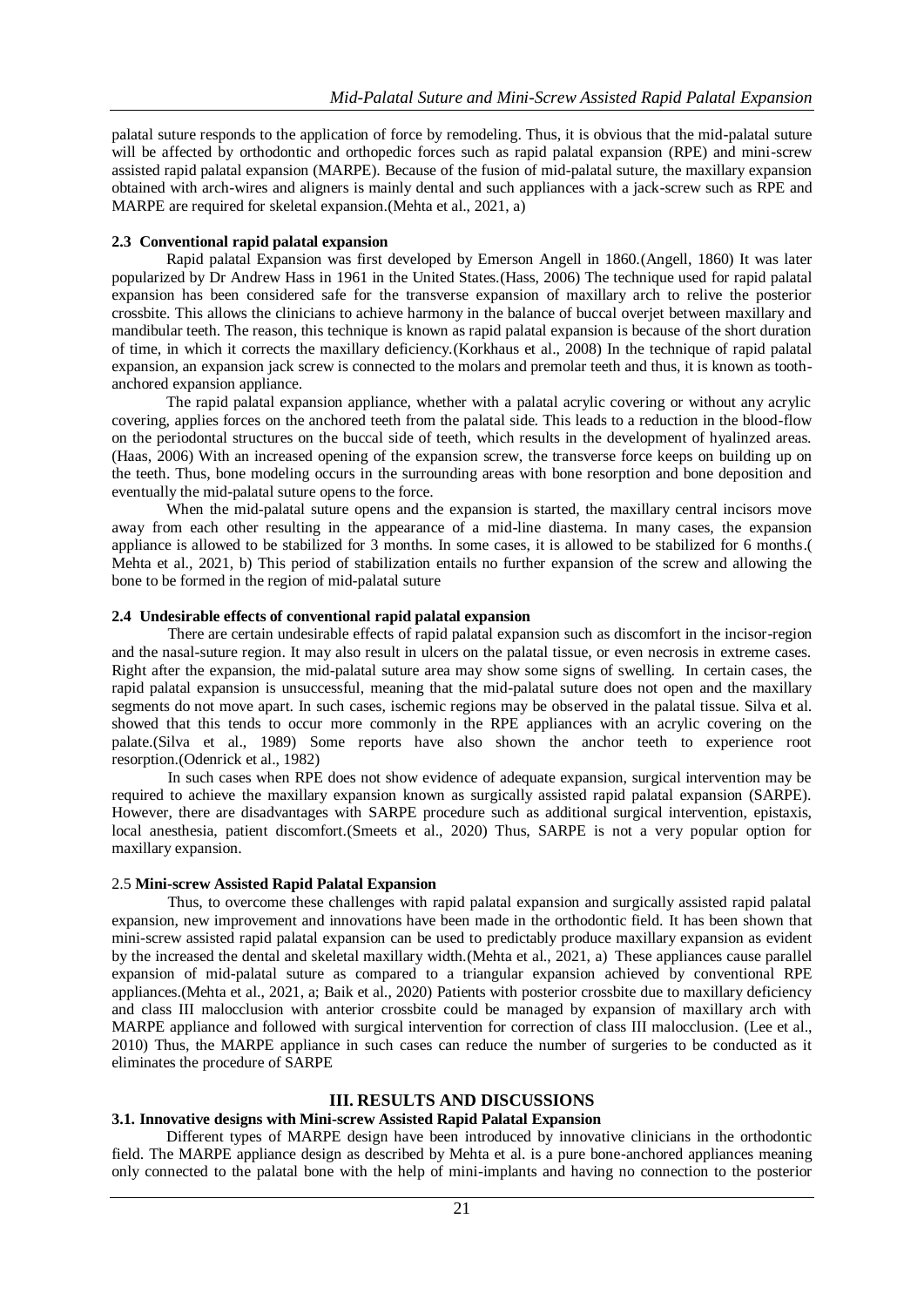teeth.(Mehta et al., 2021, a) Such appliances have been shown to not only increased the maxillary arch-width but also cause significant improvement of the nasopharyngeal airway. Whereas, Suzuki et al. have described the MARPE appliance with mini-implants in the palatal bone and the extension arms connected to the maxillary posterior teeth. (Suzuki et al., 2016) This design is known as hybrid bone-tooth anchored appliances.

With various modifications of MARPE design, it has been shown that MARPE, specially the boneanchored expansion appliances led to an increase in the skeletal maxillary width more than controls (Mehta et al., 2021, a). Thus, MARPE is an efficient appliance to correct the posterior crossbite.(Ludwig et al., 2013). Furthremore, MARPE does not lead to any significant side effects on the TMJ (Mehta et al., 2021, b). In some situations, the patients have only unilateral posterior crossbite and not bilateral posterior crossbite. In such cases, only on one side of maxilla needs expansion. The U-MARPE design was developed in 2020 for the correction of unilateral crossbite (Dzingle et al., 2020). In this design, the MARPE appliance is connected to palatal bone with mini-screws and to maxillary teeth with extension arms.

### **3.2 Evaluation of outcomes of expansion**

The evaluation of maxillary expansion is performed to identify the opening of mid-palatal suture and the increase in dental and skeletal maxillary width. The mid-palatal suture extends anterior-posteriorly from incisive foramen to the posterior hard palate and it extends superior-inferiorly from the nasal cavity floor to the palatal vault. Thus, the expansion of maxilla with the opening of mid-palatal suture leads to an opening of the nasal cavity as well. To identify the effects of rapid palatal expansion, occlusal radiographs can be recorded to identify the mid-palatal suture in the axial plane. Moreover, a posterior-anterior radiograph can help to evaluate the effects of the maxillary expansion in the coronal plane, and lateral cephalogram in the sagittal plane. However, these radiographs are 2-dimensional (2D) and thus, have a disadvantage of being affected by positioning of the patient and lead to errors in the measurement (Mehta et al., 2020). 2D radiographs cannot do justice to the 3-dimensional anatomy of the maxilla and associated structures (San José et al., 2017). Thus, the evaluation of maxillary expansion has been performed with 3-dimensional (3D) radiographs such as cone beam computed tomography (CBCT) in modern orthodontic research. Newer advances with artificial intelligence can be used for automated assessment of the radiographs to evaluate the effect of such expansion appliances (Mehta et al., 2021, c).

Suzuki et al. evaluated the effect of maxillary expansion with mini-screw assisted rapid palatal expansion with the help of CBCT and found significant expansion with MARPE (Suzuki et al., 2016). MacGinnis et al. analyzed the 3D model with finite element analysis how MARPE affects the nasomaxillary complex (MacGinnis et al., 2014). The appropriate protocol for the selection of palatal mini-implants has been reported (Nojima et al., 2018; Kharadi, 2021). Lee et al. showed that MARPE appliances can lead to significant expansion based on CBCT studies (Lee et al., 2010). One thing to note in the research on MARPE is that most of the studies have evaluated the outcomes immediately after expansion. Mehta et al. described the long-term outcomes of MARPE and showed that MARPE led to increased dental and maxillary width compared to controls in the long-term (Mehta et al., 2021, a).

MARPE is designed to reduce the increased amount of load on the periodontal structures of the posterior teeth with rapid palatal expansion and thus, decrease the undesirable effects of conventional RPE such as root resorption. MARPE does not involve any significant risks to the orthodontic patients compared to surgically assisted rapid palatal expansion. Using the 3D radiographs, a better assessment of mid-palatal suture ossification can be made to identify cases in which MARPE would be more advantageous than RPE (Mann et al., 1991; Melsen et al., 1975). With the innovative design of pure bone-anchored expansion design, there are significantly reduced changes of the dental effects on the anchor teeth. Thus, MARPE appliances present a new technique to overcome the resistance of mid-palatal suture to effect maxillary expansion (Wertz et al., 1970; Wertz et al., 1977).

## **IV. CONCLUSION**

Rapid palatal expansion can be used for expansion of maxilla in patients at pre-pubertal or pubertal period. It can lead to increase maxillary arch-width. However, there are certain side-effects with rapid palatal expansion design.

Mini-screw assisted rapid palatal expansion (MARPE) can be used in orthodontic patients safely to increase the maxillary arch-width predictably. The advantages of MARPE design make it an appropriate choice for orthodontic clinicians to manage patients with transverse maxillary deficiency.

#### **Conflict of interest**

There is no conflict to disclose.